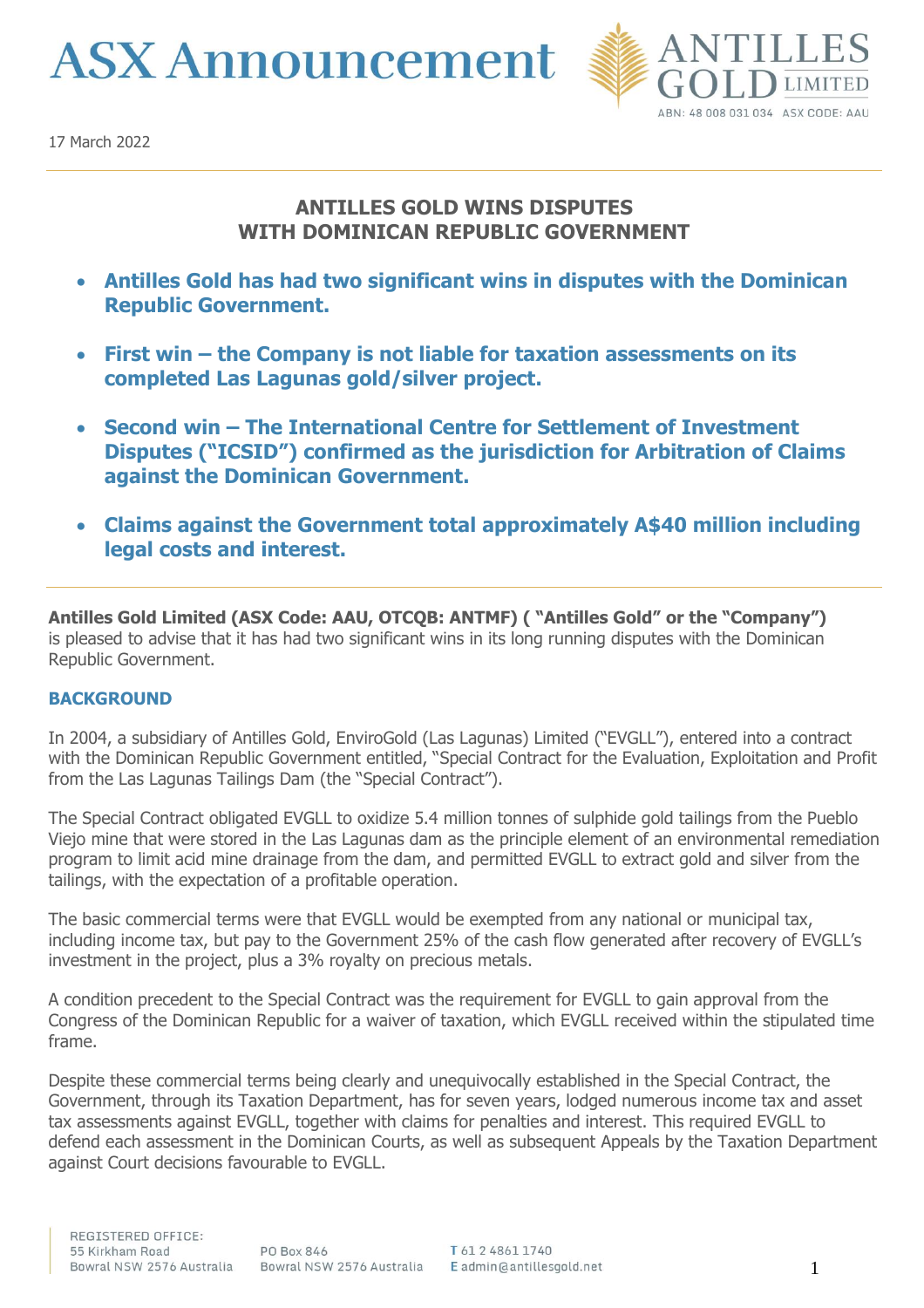## **CONSTITUTIONAL COURT RULING**

After losing every Appeal that it had initiated, the Taxation Department ultimately challenged the legitimacy of the Special Contract in the Dominican Constitutional Court.

The Constitutional Court has recently posted on its website that it has upheld a previous Supreme Court Judgment in which the Supreme Court acknowledged the tax exempted status of EVGLL under the Special Contract, and also that both the sharing of cash flow and royalties are not taxes but rather considerations to be paid to the Dominican State under the Special Contract. The Constitutional Court Judgement should be issued within two to three weeks.

There is no provision for the Government to Appeal decisions of the Constitutional Court.

EVGLL will claim damages against the Government to recover its legal costs, overheads, and other associated costs related to this matter, and these damages will be added to previous Claims against the Government for their breach of contract with respect to certain obligations under the Special Contract.

### **ARBITRATION JURISDICTION**

**Claims against the Dominican Government total approximately A\$40 million including legal costs and interest, and are being arbitrated at the International Centre for the Settlement of Investment Disputes ("ICSID"), which is a unit of the World Bank in Washington DC.**

The Groups' second win is the recent determination by ICSID that it is the correct jurisdiction for the settlement of disputes, as is clearly documented in the Special Contract.

Despite this, the Dominican Government chose to challenge ICSID being the jurisdiction and agency for settling disputes, with the challenge recently being dismissed by a unanimous decision of the three member Arbitration Tribunal.

Arbitration proceedings which were interrupted by the jurisdictional challenge can now continue with ICSID, with its decisions on the Claims expected in June 2023.

EVGLL's London based lawyers who specialize in resolving disputes between investors and Governments, are extremely confident of achieving a positive outcome for the Company.

END